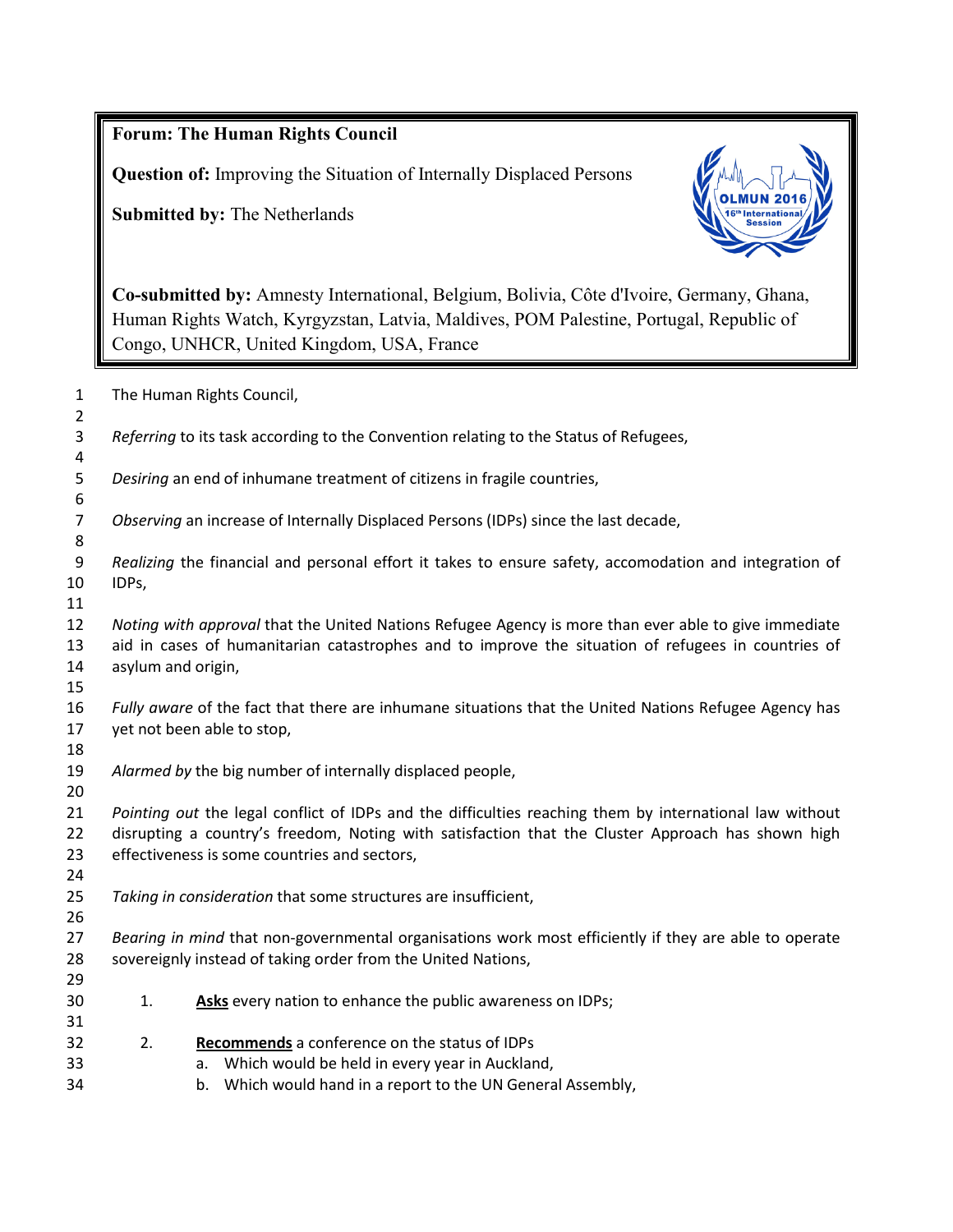| 35<br>36<br>37                                                                                     |    | Where all nations that have the intention to solve this crisis or affected by it would<br>C.<br>participate;                                                                                                                                                                                                                                                                                                                                                                                                                                                                                                                                                                                                                                                                               |
|----------------------------------------------------------------------------------------------------|----|--------------------------------------------------------------------------------------------------------------------------------------------------------------------------------------------------------------------------------------------------------------------------------------------------------------------------------------------------------------------------------------------------------------------------------------------------------------------------------------------------------------------------------------------------------------------------------------------------------------------------------------------------------------------------------------------------------------------------------------------------------------------------------------------|
| 38<br>39<br>40                                                                                     | 3. | <b>Calls upon</b> adding IDPs to the mandate of the UNHCR;                                                                                                                                                                                                                                                                                                                                                                                                                                                                                                                                                                                                                                                                                                                                 |
| 41<br>42<br>43<br>44<br>45<br>46<br>47                                                             | 4. | Urges the establishment of secure areas in unstable countries which are:<br>a. Under the UNHCR protection,<br>b. Reachable for IDPs<br>Centers of help in case of catastrophes,<br>c.<br>d. Approaches to eventually help IDPs to settle down elsewhere or leave the country;                                                                                                                                                                                                                                                                                                                                                                                                                                                                                                              |
| 48<br>49<br>50<br>51<br>52<br>53<br>54<br>55<br>56                                                 | 5. | <b>Approves</b> the sovereignty of NGOs<br>a. Especially acknowledging their<br>i. Independence and freedom,<br>Equality,<br>ii.<br>Impartiality concerning the policy of the UN,<br>iii.<br>b. To motivate for partake at the Cluster Approach,<br>To guarantee the highest possible efficiency;<br>c.                                                                                                                                                                                                                                                                                                                                                                                                                                                                                    |
| 57<br>58<br>59<br>60<br>61<br>62<br>63<br>64<br>65<br>66<br>67<br>68<br>69<br>70<br>71<br>72<br>73 | 6. | Decides a change of the Cluster Approach strategy concerning:<br>a. The mechanism of humanitarian help for IDPs<br>i. With keeping a status-based model internationally,<br>ii. With applying a need-based model on country level,<br>b. The role of UN agencies<br>i. Which should accept the sovereignty of NGOs according to clause 5,<br>ii. Whose function in the Cluster Approach should be reduced to:<br>1. Enhancement of organization,<br>Allocation of resources and information,<br>2.<br>Advice,<br>3.<br>4. The country-cluster leadership agencies<br>i. Which need to be elected carefully,<br>Which will be supported by the United Nations to<br>ii.<br>1. Enlarge their capacities,<br>Deploys adequate amount of personnel with needed experience and<br>2.<br>skills; |
| 74<br>75<br>76                                                                                     | 7. | Strongly urges, based upon Article 26 of the Universal Declaration of Human Rights (UDHR),<br>that the - within Article 26 stated - "right to education" shall be made available to all IDPs;                                                                                                                                                                                                                                                                                                                                                                                                                                                                                                                                                                                              |
| 77<br>78<br>79<br>80<br>81<br>82                                                                   | 8. | Urges the establishment of an Emergency Help Training Agency (EHTA),<br>a. Which is a subsidiary body of the UNHCR,<br>b. Offers internationally standardized training programs for<br>Organizations participating at the Cluster Approach,<br>i.<br>Organizations which has been found appropriate for country-cluster leadership,<br>ii.<br>c. Improving the ability to:                                                                                                                                                                                                                                                                                                                                                                                                                 |